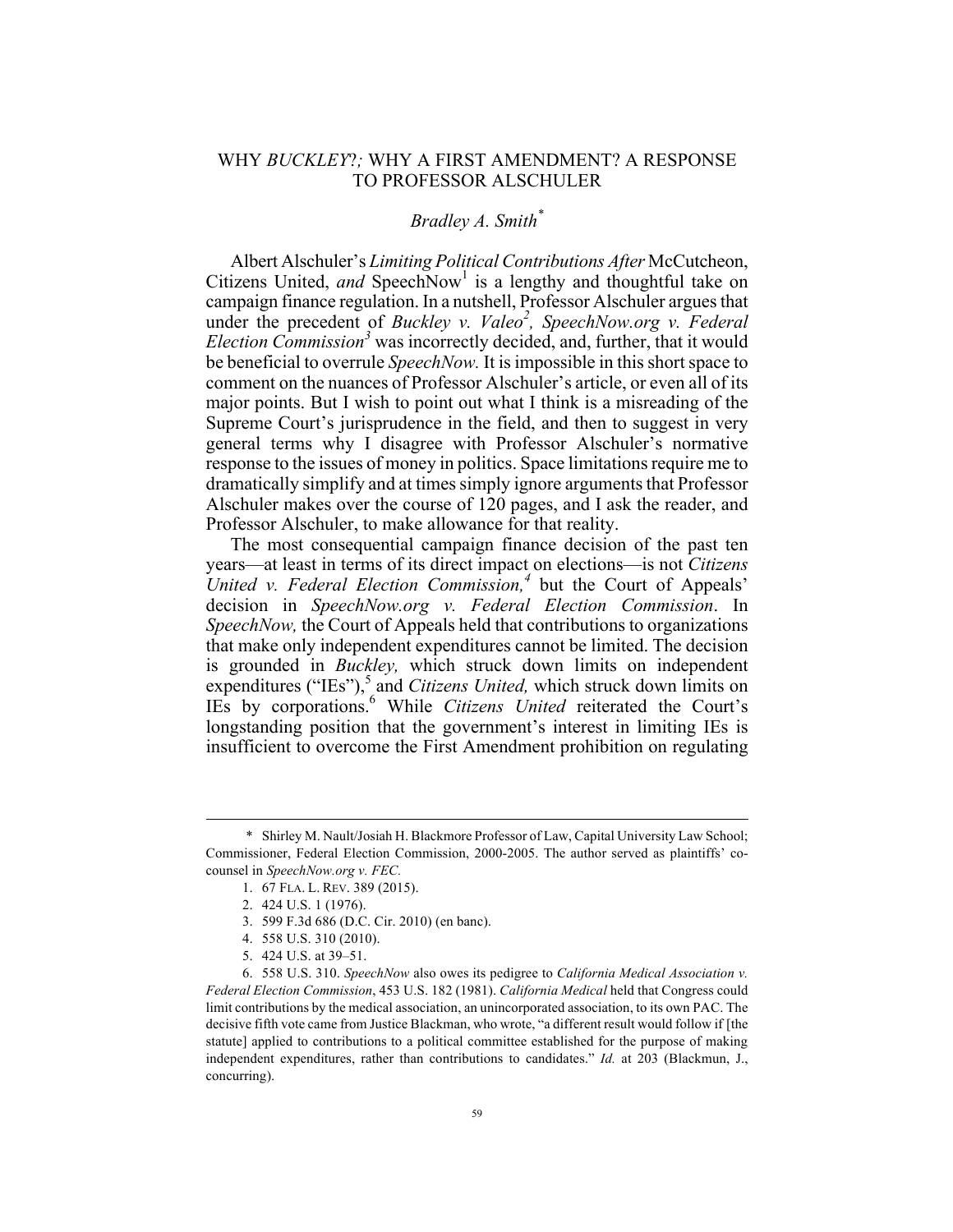speech, $<sup>7</sup>$  some still argued that money donated to groups making IEs were</sup> "contributions" and so could be limited. *SpeechNow* disagreed. This 9-0 *en banc* decision, acceded to by the FEC and since followed by all other courts to consider the matter,<sup>8</sup> has led to the creation of Independent Expenditure Committees, or "Super PACs," that have dramatically changed the landscape of federal campaigns.<sup>9</sup> Professor Alschuler, however, essentially reargues the pre-*SpeechNow* position, both as a matter of proper understanding of *Buckley* and as a good thing for American governance. $10$ 

*Buckley*, of course*,* did not strike down limits on IEs because they were "expenditures," and it did not uphold limits on "contributions" because they were "contributions." Rather, *Buckley* struck down limits on IEs because such limits directly "limit political expression at the core of our electoral process."11 The Court's decision was a rejection of the notions that speech itself could be "corrupting,"<sup>12</sup> or that any gratitude officeholders might feel to those who had supported their election was a form of "corruption" that could justify limits on the speech of those supporters.<sup>13</sup>

The Court upheld limits on "contributions" because the act of directly giving money to a candidate provided an opportunity for "*quid pro quo*" exchanges.<sup>14</sup> The opportunity for bargaining and the difficulty of proving

 <sup>7.</sup> *See also* First Nat'l Bank of Bos. v. Bellotti, 435 U.S. 765 (1978), Fed. Election Comm'n v. Nat'l Conservative Political Action Comm., 470 U.S. 480 (1985). *But see* Austin v. Mich. Chamber of Commerce, 494 U.S. 652, 660 (1990) (allowing limits on IEs by corporations on the basis of their "unique state-conferred corporate structure").

<sup>8.</sup> Republican Party of N.M. v. King, 741 F.3d 1089 (10th Cir. 2013); N.Y. Progress & Protection PAC v. Walsh, 733 F.3d 483 (2d Cir. 2013); Texans for Free Enter. v. Tex. Ethics Comm'n, 732 F.3d 535 (5th Cir. 2013); Wis. Right to Life State Political Action Comm. v. Barland, 664 F.3d 139 (7th Cir. 2011); Long Beach Area Chamber of Commerce v. City of Long Beach, 603 F.3d 684 (9th Cir. 2010); Carey v. Fed. Election Comm'n, 791 F. Supp. 2d 121 (D.D.C. 2011).

<sup>9.</sup> Richard Briffault, *Super PACs*, 96 MINN. L. REV. 1644, 1665 (2012) ("The formal authorization of Super PACs at the federal level occurred as a result of FEC decisions in the summer of 2010.").

<sup>10.</sup> One question is why the FEC was allowed, for more than three decades, to insist that it could enforce limits on contributions to groups making only independent expenditures, especially after Justice Blackmun's concurring opinion in *California Medical.* The simple answer is that, prior to the effective date of the Bipartisan Campaign Reform Act in 2003, which constricted spending on "issue advertising," enough alternative avenues of spending were open that a major court challenge to contribution restrictions on IE groups did not seem worth the effort. Rather, spenders could, as anticipated in *Buckley v. Valeo*, avoid the FEC's rules simply by avoiding express advocacy in their public communications. 424 U.S. at 45. *See also, e.g.*, Fed. Election Comm'n v. Christian Action Network, Inc., 92 F.3d 1178 (4th Cir. 1996); Fed. Election Comm'n v. Central Long Island Tax Reform Immediately Comm., 616 F.2d 45 (2d Cir. 1980) (en banc).

<sup>11.</sup> 424 U.S. at 39 (internal quotation marks omitted).

<sup>12.</sup> At least to the extent that it could justify a broad prohibition on speech.

<sup>13.</sup> *See* Citizens United v. Fed. Election Comm'n, 558 U.S. 310, 349, 359 (2010).

<sup>14.</sup> *Id.* at 359.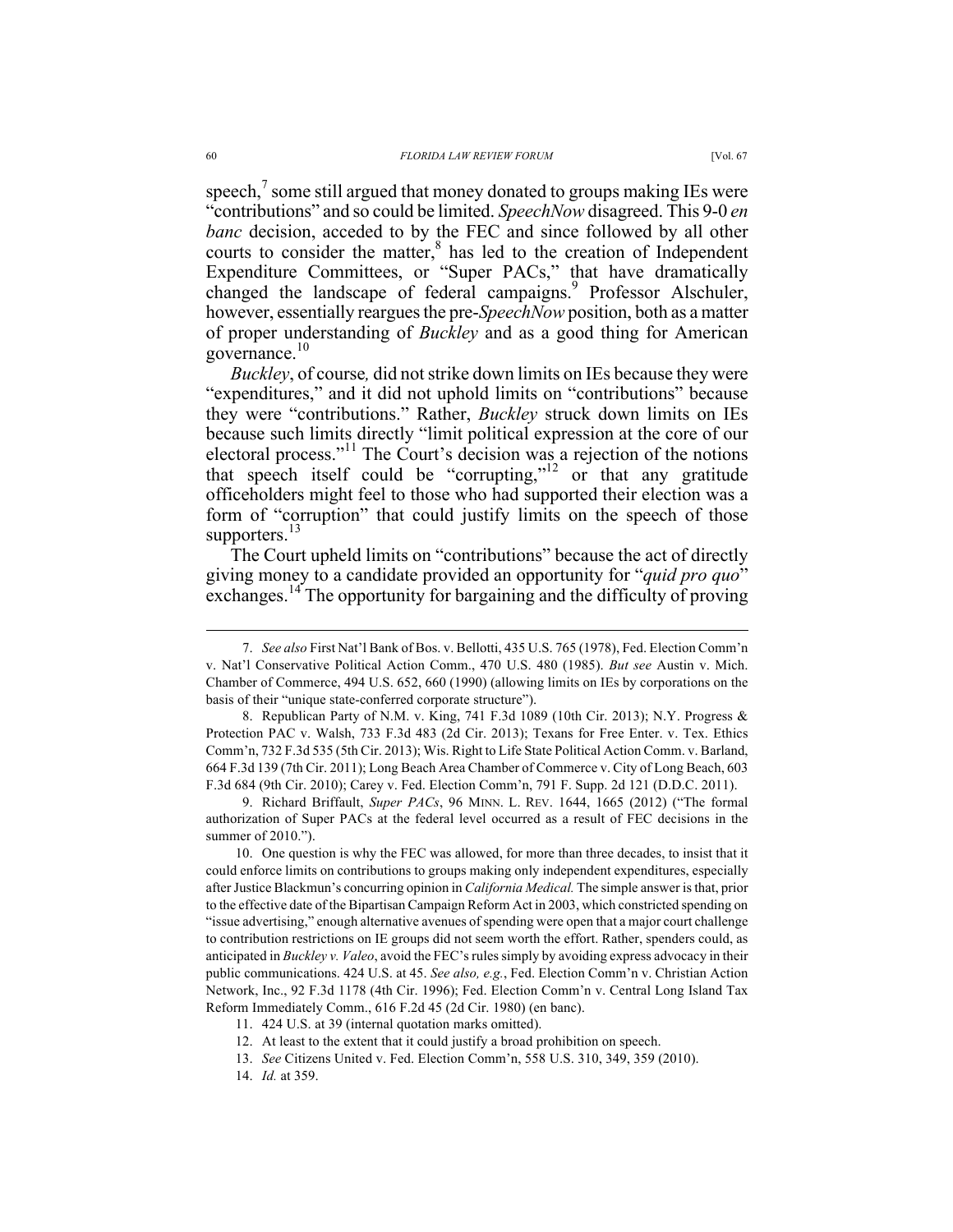bribery are what create a compelling government interest in the enactment of prophylactic restrictions on otherwise protected political speech.<sup>15</sup> It is worth remembering that prior to FECA, officeholders could accept "campaign contributions" in cash, in brown paper bags, in any amount, with no effective requirement that they disclose having received that "campaign contribution."16 Crucial to the *Buckley* Court's decision upholding contribution limits was the fact that supporters could still channel their energy into IEs.<sup>17</sup> In short, it's not the label ("contribution" or "expenditure"), but the purpose and function that determines *Buckley's*  legal treatment.

Professor Alschuler relies on two points from *Buckley* that he contends would justify limiting contributions to independent expenditure groups. First, Professor Alschuler argues that a "contribution" deserves less protection because the "speaker" (i.e., the donor) gives up control of the message—it is "proxy speech."<sup>18</sup> This has always been one of the weaker arguments of *Buckley* simply because most speech, including what is clearly recognized as "independent expenditures," is conducted through "proxies." Both campaigns and independent spenders hire experts to help them craft and deliver a message. If, on the other hand, by "proxy speech" we mean that the donor has given up its control of the message, that is true of contributions to a candidate, but not necessarily true of contributions to a group that makes IEs. Indeed, SpeechNow is an excellent example. The group originally consisted of just five individuals, all known to one another, with each contributing to the effort in accordance with their respective abilities. To call this "proxy speech" is to strip the right of association of all meaning.

Professor Alschuler also notes that the *Buckley* Court stated that the actual act of contributing (as opposed to the communication that is disseminated thanks to the contribution) is merely a "general expression of support," and a "symbolic expression.<sup>"19</sup> But even Professor Alschuler doesn't really believe this: A major point of his article is that money corrupts and "[c]ontributors might be surprised to learn that writing a check for the maximum permissible amount  $\dots$  is merely 'symbolic support."<sup>20</sup> Of course, all these arguments do appear in *Buckley,* but as makeweights. To allow them to bar or limit donations to independent groups would undermine *Buckley's* core holding that speech cannot be limited.

 <sup>15.</sup> 424 U.S. at 26–27; *see also* McCutcheon v. Fed. Election Comm'n, 134 S. Ct. 1434, 1458 (2014).

<sup>16.</sup> *See History of Campaign Finance Laws*, EBSCOhost Connection, http://connection.ebscohost.com/politics/campaign-finance-reform/history-campaign-finance-laws (last visited Oct. 17, 2015).

<sup>17.</sup> 424 U.S. at 28.

<sup>18.</sup> Alschuler, *supra* note 1, at 474–75 (citing *Buckley*, 424 U.S. at 21).

<sup>19.</sup> *Id.* 

<sup>20.</sup> *Id.* at 475, n.410.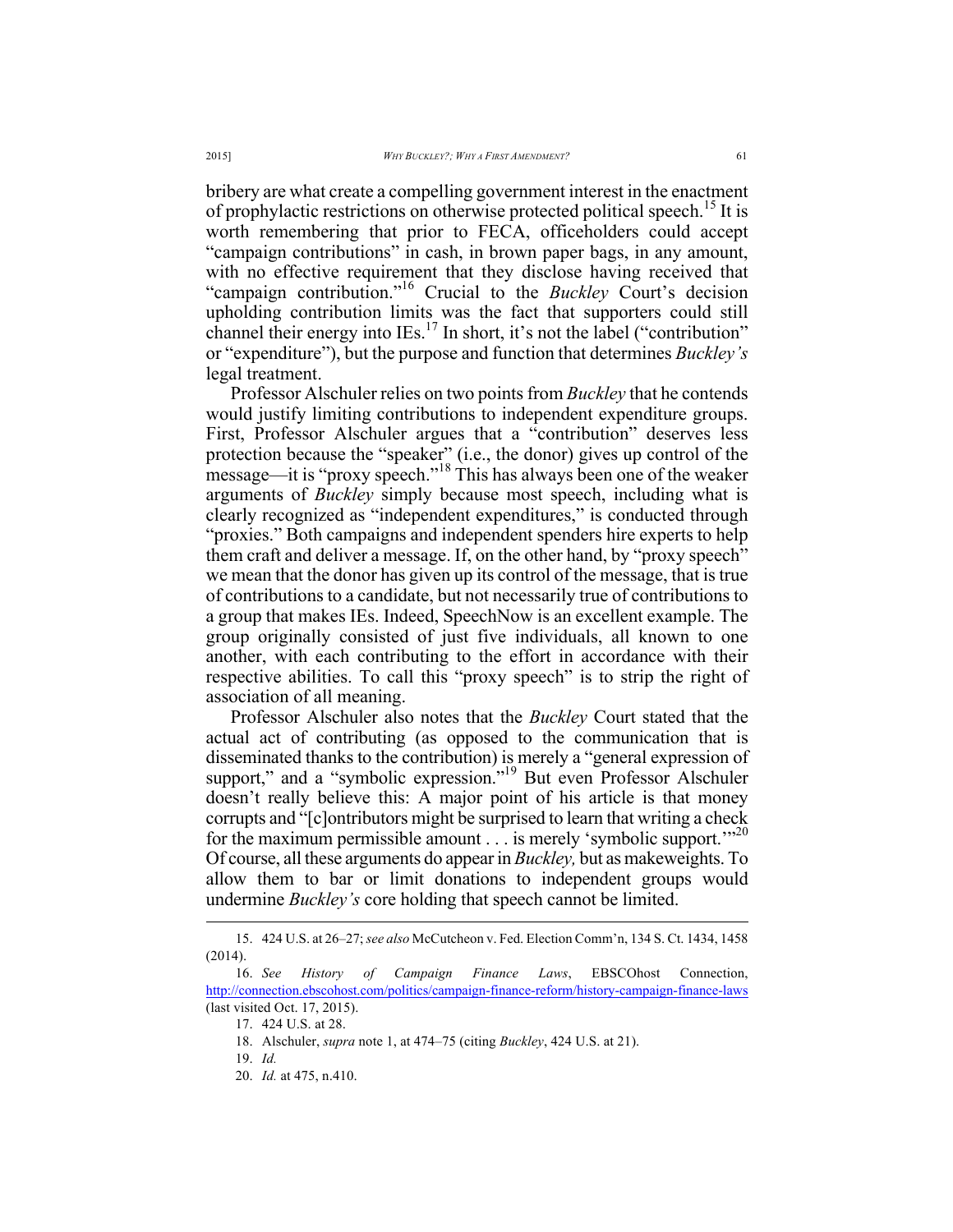bogeyman in this article,<sup>21</sup> would still be free to spend millions in personal IEs. The examples to which Professor Alschuler devotes entire appendices—presidential pardons and appointments of ambassadors would be unimpeded, and indeed these examples all occurred during the pre-*SpeechNow* era.<sup>22</sup> The impact would be felt less by the megadonors that are the focus of Professor Alschuler's attention, than by smaller donors who gain a voice by associating with these larger donors through Super PACs. The actual SpeechNow.org is a paradigmatic example, consisting of a small group of like-minded individuals, most of whom had deep personal connections. Absent the group's single "megadonor," who made a six figure contribution, the others, who contributed amounts from a few hundred dollars to a healthy \$10,000, would simply have lacked the financial resources to establish an effective media presence. And it can hardly be said that their joint speech constituted "proxy speech" or mere "symbolic" speech.

Professor Alschuler suggests that the need to make limits on contributions to candidates more effective in preventing corruption justifies restricting the ability of citizens to pool resources for independent spending. But barring such resource pooling would substantially reduce the opportunities for speech outside of direct contributions to candidates, and have the biggest effect on citizens of more modest means.*Buckley*'*s* reasoning suggests that contribution limits are a tolerable burden on First Amendment rights only because the option to make IEs exists. To hamper the ability of citizens to associate and pool contributions for the purpose of making IEs would cast severe doubt on the constitutionality of contribution limits; not, as Professor Alschuler would have it, the other way round.

Professor Alschuler's second point is that contributions to a group that makes independent expenditures can lead to *quid pro quo* corruption in a way that the IEs themselves do not. First, he argues that "[t]he rules forbidding coordination of expenditures do not prevent a candidate from discussing anything at all with a contributor to a Super PAC," and that nothing prevents a contributor to a Super PAC from speaking with a candidate "about how large a super PAC contribution will guarantee the donor's appointment as ambassador to Belize."<sup>23</sup> But this argument misses the point completely. Perhaps the current rules don't prohibit these things,

 <sup>21.</sup> *See id.* app. at 493–97.

<sup>22.</sup> *Id.* app. at 498–501, app. at 502–04.

<sup>23.</sup> *Id.* at 475. We might note that same is true about donations to activist groups such as the Sierra Club, or think tanks such as the Center for American Progress, or support for the party's candidates in other races important to House or Senate control.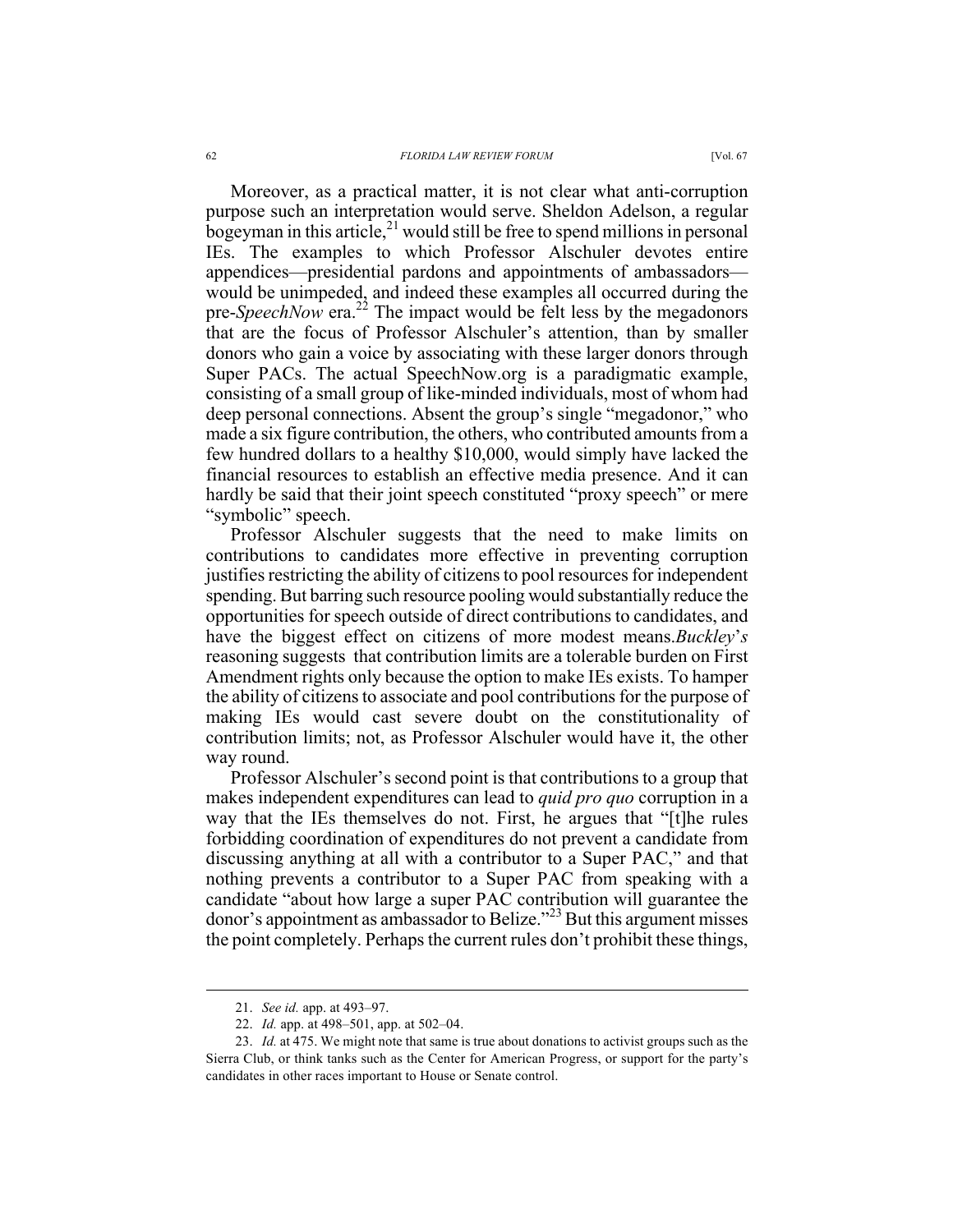but they could.<sup>24</sup> As *McCutcheon v. Federal Election Commission* makes clear, the fact that Congress (or an administrative agency to whom it has delegated power) has not passed well-tailored, less restrictive regulations does not mean that poorly tailored, more restrictive regulations are acceptable.<sup>25</sup>

Second, Professor Alschuler argues that large IEs will often be more valuable to a campaign than smaller contributions. This is undoubtedly true, but so what? Yes, *Buckley* pointed out that there would be exceptions when IEs would not be helpful to a candidate, $^{26}$  and that is still the case today. But *Buckley* did not say IEs would never be helpful, and it nonetheless struck down limits on IEs. It did so in part because even if limits were allowed to stand, they would serve little anti-corruption purpose, being easily evaded.<sup>27</sup>

Thus, I believe that Professor Alschuler is wrong when he argues that, based on *Buckley, SpeechNow* was wrongly decided and that the Supreme Court, if the issue were presented, ought to reach a different conclusion.<sup>28</sup> Of course, if the Court did not want to follow *SpeechNow,* yet not purport to overrule *Buckley,* it could cite the types of reasons given by Professor Alschuler. But it would be a weak opinion, the kind that would not be, or at least should not be, respected by court watchers. There is a reason why *SpeechNow* was a 9-0 vote, and why every court to consider the question since has agreed that *Buckley* and *Citizens United* dictate the result in *SpeechNow.* 

So that brings us back to the normative question—should the Court overrule *Buckley*, *Citizens United*, and numerous other Supreme Court and Court of Appeals decisions to allow greater constraints on IEs? I have written at great length why I think the answer should be "no," and indeed greater protection of speech rights, not less protection, should be preferred if we are to abandon  $\bar{B}uckley$ <sup>29</sup> There is little to be gained by, and frankly

 <sup>24.</sup> Actually, there are many reasons one might argue that such rules would be unconstitutional, but not, it would appear, in Professor Alschuler's scheme of things, which would generally allow substantial regulation of independent political activity. Obviously, if such restrictions were held to be unconstitutional, Professor Alschuler's argument that you could simply limit contributions to IE groups would fall apart.

<sup>25.</sup> McCutcheon v. Fed. Election Comm'n, 134 S. Ct. 1434, 1458–59 (2014).

<sup>26.</sup> Buckley v. Valeo, 424 U.S. 1, 47 (1976).

<sup>27.</sup> *See id.*

<sup>28.</sup> Alschuler, *supra* note 1, at 477.

<sup>29.</sup> For examples of my analysis of why greater protection of speech rights should be preferred if *Buckley* were to be abandoned see BRADLEY A. SMITH, UNFREE SPEECH: THE FOLLY OF CAMPAIGN FINANCE REFORM (Princeton Univ. Press, 2001); Bradley A. Smith, *Separation of Campaign and State*, 81 GEO. WASH. L. REV. 2038 (2013); Bradley A. Smith, *The John Roberts Salvage Company: After* McConnell, *a New Court Looks to Repair the Constitution*, 68 OHIO ST. L.J. 891 (2007); Bradley A. Smith, *Money Talks: Speech, Corruption, Equality, and Campaign Finance*, 86 GEO. L.J. 45 (1997); Bradley A. Smith, *Faulty Assumptions and Undemocratic Consequences of Campaign Finance Reform*, 105 YALE L.J. 1049 (1996). *See also* Lillian R.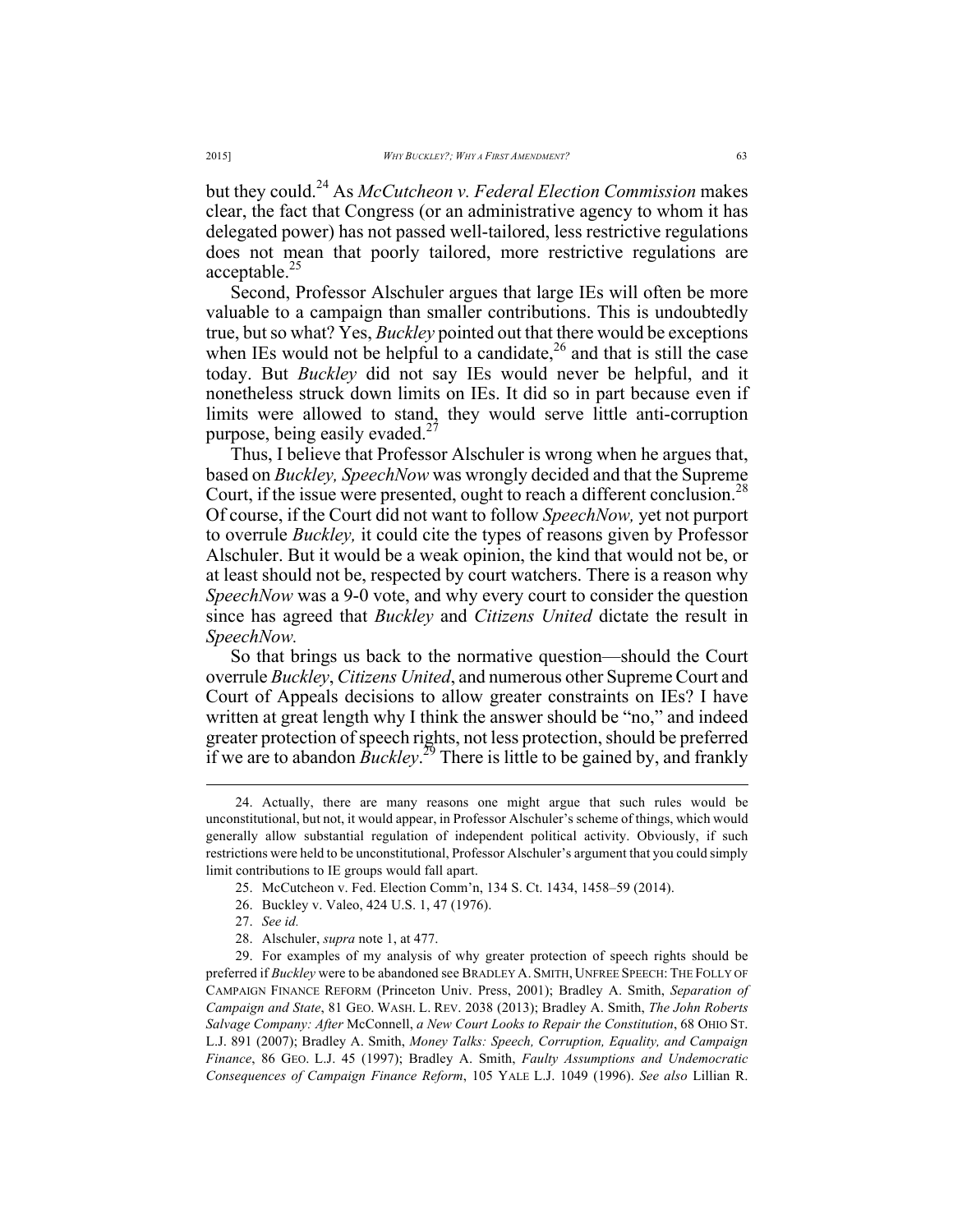no space for, a rehash here.

Rather, let me conclude with what troubles me about Professor Alschuler's article. Despite the obvious good faith, nuance, thoroughness, thoughtfulness, and considerable length, at no point does Professor Alschuler really consider what his world of regulation would look like. What constitutional rights and democratic interests might be harmed? What would be the dangers of the powers he would give to government to regulate speech? The world that existed in the brief period between the passage of FECA and *Buckley* was one in which the Nixon Administration brought criminal charges against a group of modestly prominent citizens for taking out an ad in the New York Times calling for Nixon's impeachment—before Watergate. $30$  The world of campaign finance regulation *now* is one in which citizens are being subjected to pre-dawn raids with SWAT teams battering down doors because of their peaceful political activity and speech. $31$  The history of "reform" is one of partisan enforcement and the use of the complaint process to harass political opposition,  $32$  and it remains so today.<sup>33</sup>

There is tendency in "reform" literature to pay quick lip service to the First Amendment interests at stake, then move rapidly on to denigrate those interests as "proxy speech," "corruption," or "sham"<sup>34</sup> speech, and to argue that it is vitally important that we overturn 200 years of little or no regulation to put in its place a state speech police—although, to be sure, the term "speech police" is never uttered. As I outlined years ago, we have little positive to show for the regulatory experiment that began in the 1970s.<sup>35</sup> Indeed, quite the opposite, we have done considerable damage to our electoral system and to our democratic values.<sup>36</sup> But where freedom has thrived, it has worked well,<sup>37</sup> putting to lie the claim that "freedom of

BeVier, *Campaign Finance Reform: Specious Arguments, Intractable Dilemmas*, 94 COLUM. L. REV. 1258 (1994); Joel M. Gora, *Campaign Finance Reform: Still Searching for a Better Way*, 6 J.L. & POL'Y 137 (1997); Martin Shapiro, *Corruption, Freedom and Equality in Campaign Financing*, 18 HOFSTRA L. REV. 385 (1989).

<sup>30.</sup> *See* United States v. Nat'l Comm. for Impeachment, 469 F.2d 1135, 1136–37 (2d Cir. 1972).

<sup>31.</sup> State *ex rel.* Two Unnamed Petitioners v. Peterson, 363 Wis. 2d 1, 37 (2015).

<sup>32.</sup> *See, e.g.*, Allison R. Hayward, *Revisiting the Fable of Reform*, 45 HARV.J. ON LEGIS. 421, 422 (2008).

<sup>33.</sup> *See, e.g.*, Nathan L. Gonzales, *Parties Play Politics with FEC Complaints*, ROLL CALL (Aug. 26, 2015, 3:59 PM), http://blogs.rollcall.com/rothenblog/parties-playing-politics-feccomplaints/?dcz.

<sup>34.</sup> *See, e.g.*, Richard L. Hasen, *The Suprisingly Complex Case for Disclosure of Contributions and Expenditures Funding Sham Issue Advocacy*, 48 UCLA L. REV. 265 (2000) (discussing laws requiring disclosure of sham issue advocacy).

<sup>35.</sup> *See* Smith, *Faulty Assumptions, supra* note 29, at 1050–51.

<sup>36.</sup> *See id.* at 1071–84.

<sup>37.</sup> *See* Matt Nese, *Do Limits on Corporate and Union Giving to Candidates Lead to "Good" Government?*, CTR. FOR COMPETITIVE POLITICS (Nov. 1, 2013),